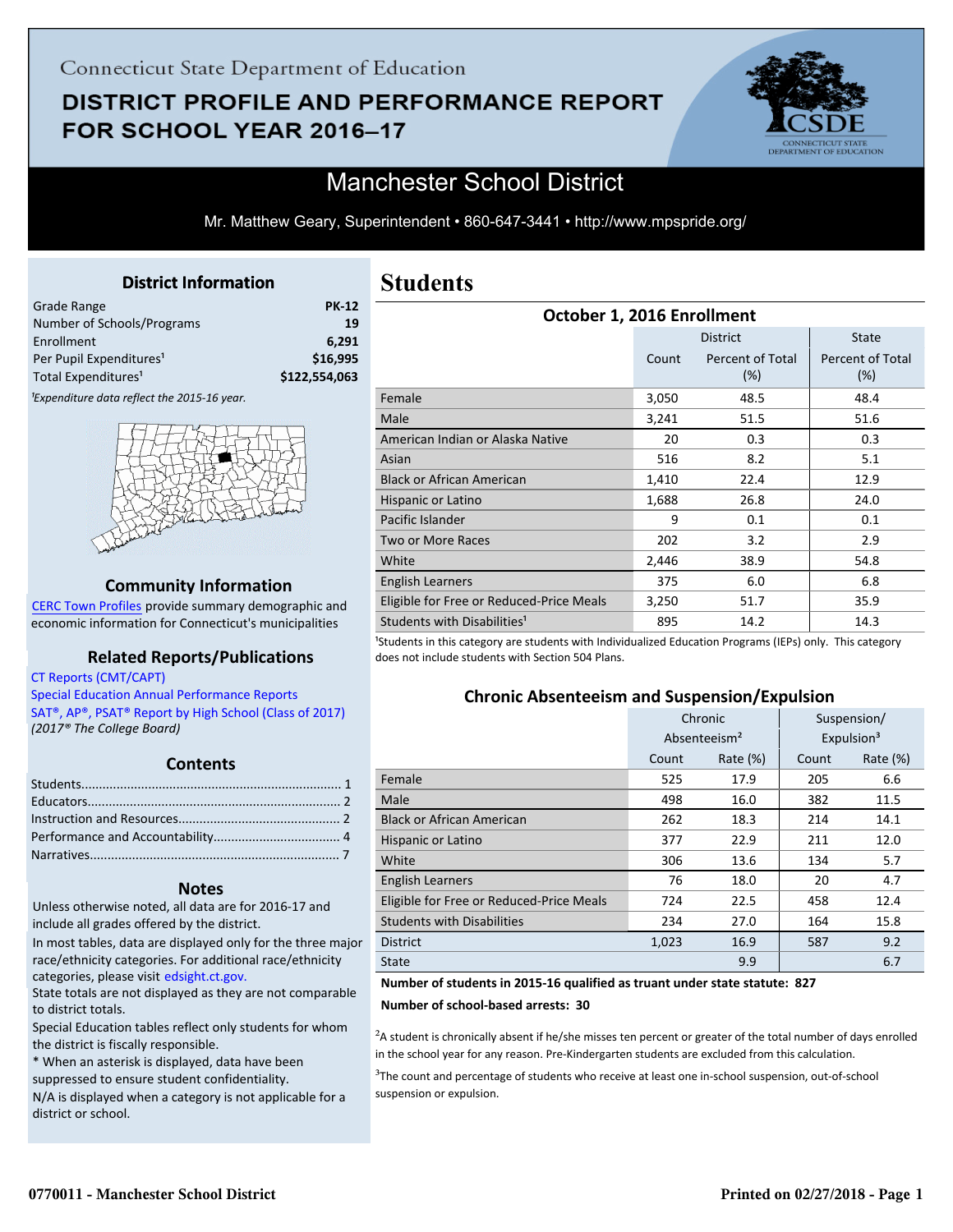## **Educators**

### **Full-Time Equivalent (FTE)<sup>1</sup> Staff**

|                                                           | <b>FTE</b> |
|-----------------------------------------------------------|------------|
| <b>General Education</b>                                  |            |
| <b>Teachers and Instructors</b>                           | 479.3      |
| Paraprofessional Instructional Assistants                 | 60.3       |
| <b>Special Education</b>                                  |            |
| <b>Teachers and Instructors</b>                           | 84.0       |
| Paraprofessional Instructional Assistants                 | 103.4      |
| <b>Administrators, Coordinators and Department Chairs</b> |            |
| District Central Office                                   | 15.5       |
| School Level                                              | 36.8       |
| Library/Media                                             |            |
| Specialists (Certified)                                   | 15.0       |
| <b>Support Staff</b>                                      | 9.0        |
| Instructional Specialists Who Support Teachers            | 49.0       |
| Counselors, Social Workers and School Psychologists       | 53.7       |
| <b>School Nurses</b>                                      | 19.8       |
| Other Staff Providing Non-Instructional Services/Support  | 368.1      |

|                                     |       | <b>District</b>            | <b>State</b>            |  |  |
|-------------------------------------|-------|----------------------------|-------------------------|--|--|
|                                     | Count | Percent of Total<br>$(\%)$ | Percent of Total<br>(%) |  |  |
| American Indian or<br>Alaska Native | 4     | 0.5                        | 0.1                     |  |  |
| Asian                               | 3     | 0.4                        | 1.0                     |  |  |
| <b>Black or African</b><br>American | 34    | 4.6                        | 3.6                     |  |  |
| Hispanic or Latino                  | 29    | 3.9                        | 3.6                     |  |  |
| Pacific Islander                    | O     | 0.0                        | 0.0                     |  |  |
| Two or More Races                   | ŋ     | 0.0                        | 0.1                     |  |  |
| White                               | 672   | 90.6                       | 91.4                    |  |  |

**Educators by Race/Ethnicity**

 $<sup>1</sup>$ In the full-time equivalent count, staff members working part-time in the</sup> school are counted as a fraction of full-time. For example, a teacher who works half-time in a school contributes 0.50 to the school's staff count.

### **Classroom Teacher Attendance: 2015-16**

|                                                                   | District | State |
|-------------------------------------------------------------------|----------|-------|
| Average Number of FTE Days Absent Due to Illness or Personal Time |          |       |

## **Instruction and Resources**

#### **11th and 12th Graders Enrolled in**

#### **College-and-Career-Readiness Courses during High School**³

|                                          |       | 11th        | 12 <sub>th</sub> |             |
|------------------------------------------|-------|-------------|------------------|-------------|
|                                          | Count | Rate $(\%)$ | Count            | Rate $(\%)$ |
| <b>Black or African American</b>         | 64    | 82.1        | 86               | 89.6        |
| Hispanic or Latino                       | 75    | 85.2        | 94               | 89.5        |
| White                                    | 153   | 91.1        | 164              | 94.8        |
| <b>English Learners</b>                  | 13    | 65.0        | 14               | $\ast$      |
| Eligible for Free or Reduced-Price Meals | 145   | 83.3        | 170              | 88.1        |
| <b>Students with Disabilities</b>        | 26    | 56.5        | 73               | 83.0        |
| <b>District</b>                          | 336   | 88.2        | 392              | 92.2        |
| State                                    |       | 63.6        |                  | 77.5        |

<sup>3</sup>College-and-Career-Readiness Courses include Advanced Placement®(AP), International Baccalaureate®(IB), Career and Technical Education(CTE), workplace experience and dual enrollment courses.

## **Students with Disabilities Who Spend 79.1 to** 100 Percent of Time with Nondisabled Peers<sup>4</sup>

|                                | Count | Rate (%) |
|--------------------------------|-------|----------|
| Autism                         | 57    | 49.6     |
| <b>Emotional Disturbance</b>   | 25    | 42.4     |
| <b>Intellectual Disability</b> | 8     | 27.6     |
| Learning Disability            | 251   | 88.7     |
| Other Health Impairment        | 132   | 69.5     |
| <b>Other Disabilities</b>      | 12    | 17.6     |
| Speech/Language Impairment     | 120   | 85.7     |
| <b>District</b>                | 605   | 68.4     |
| State                          |       | 68.2     |

 $4$ Ages 6-21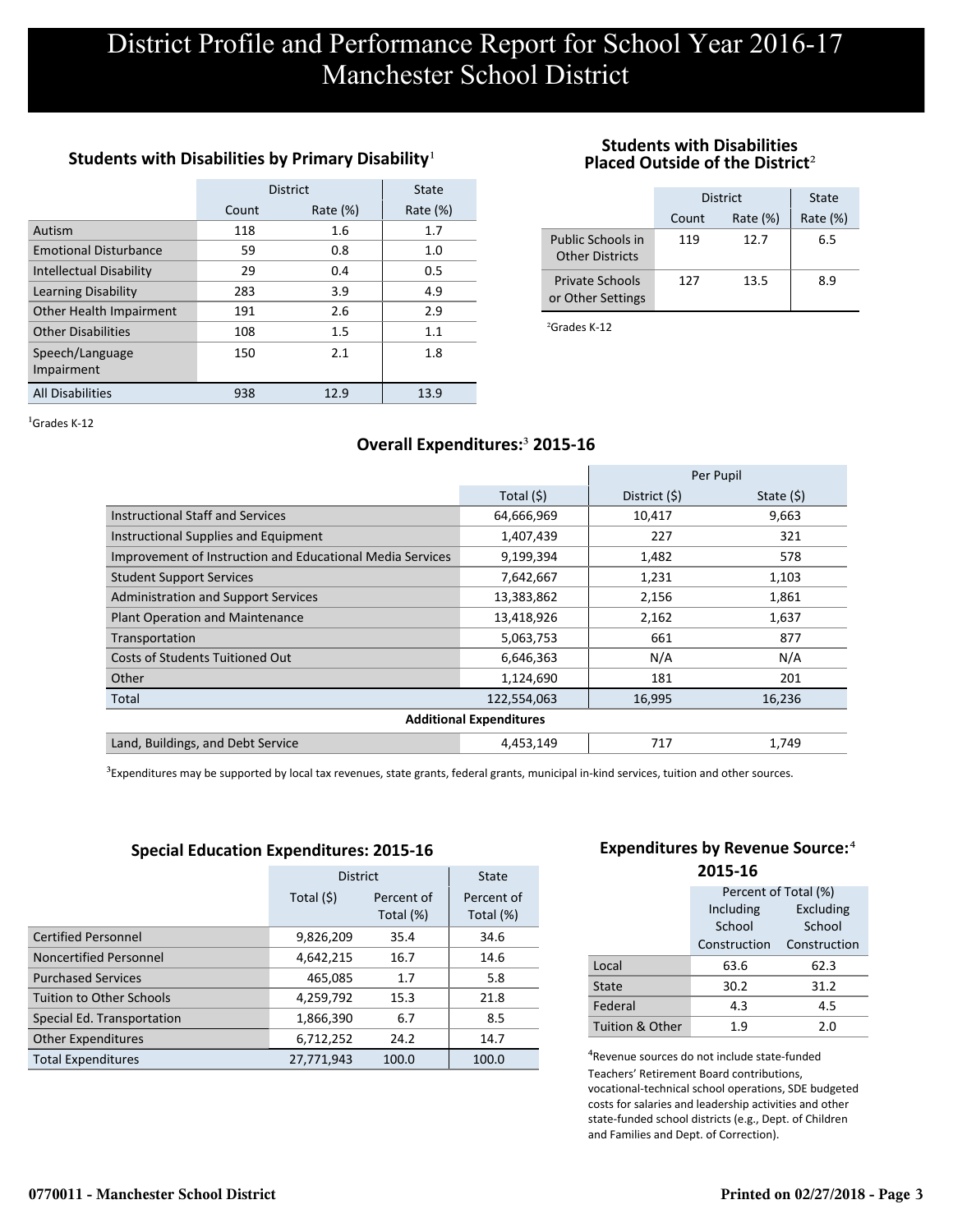# District Profile and Performance Report for School Year 2016-17 Manchester School District

# **Performance and Accountability**

### **District Performance Index (DPI)**

A District Performance Index (DPI) is the average performance of students in a subject area (i.e., ELA, Mathematics or Science) on the state summative assessments.The DPI ranges from 0-100. A DPI is reported for all students tested in a district and for students in each individual student group. Connecticut's ultimate target for a DPI is 75.

|                                              | <b>English Language Arts(ELA)</b> |            | <b>Math</b> |            | <b>Science</b> |            |
|----------------------------------------------|-----------------------------------|------------|-------------|------------|----------------|------------|
|                                              | Count                             | <b>DPI</b> | Count       | <b>DPI</b> | Count          | <b>DPI</b> |
| American Indian or Alaska Native             | 6                                 | $\ast$     | 6           | $\ast$     | $\ast$         | $\ast$     |
| Asian                                        | 222                               | 64.1       | 222         | 63.3       | 87             | 52.1       |
| <b>Black or African American</b>             | 648                               | 51.0       | 646         | 46.4       | 274            | 40.9       |
| Hispanic or Latino                           | 809                               | 52.6       | 800         | 48.6       | 345            | 43.2       |
| Native Hawaiian or Other Pacific Islander    | $\ast$                            | $\ast$     | $\ast$      | $\ast$     | $\ast$         | $*$        |
| Two or More Races                            | 116                               | 60.2       | 114         | 55.5       | 67             | 54.2       |
| White                                        | 1117                              | 64.1       | 1111        | 61.1       | 472            | 54.0       |
| <b>English Learners</b>                      | 296                               | 50.2       | 294         | 48.9       | 105            | 38.8       |
| Non-English Learners                         | 2623                              | 58.7       | 2606        | 55.0       | 1144           | 48.8       |
| Eligible for Free or Reduced-Price Meals     | 1565                              | 52.3       | 1549        | 48.6       | 628            | 42.5       |
| Not Eligible for Free or Reduced-Price Meals | 1354                              | 64.4       | 1351        | 60.9       | 621            | 53.6       |
| <b>Students with Disabilities</b>            | 390                               | 37.5       | 387         | 32.8       | 167            | 32.1       |
| <b>Students without Disabilities</b>         | 2529                              | 61.0       | 2513        | 57.7       | 1082           | 50.4       |
| <b>High Needs</b>                            | 1748                              | 51.6       | 1732        | 47.9       | 700            | 41.9       |
| Non-High Needs                               | 1171                              | 67.3       | 1168        | 63.8       | 549            | 55.8       |
| <b>District</b>                              | 2919                              | 57.9       | 2900        | 54.3       | 1249           | 48.0       |

## **National Assessment of Educational Progress (NAEP): Percent At or Above Proficient1**

|                        | <b>NAEP 2015</b>   | <b>NAEP 2013</b> |          |
|------------------------|--------------------|------------------|----------|
| <b>READING</b>         | Grade 4<br>Grade 8 |                  | Grade 12 |
| Connecticut            | 43%                | 43%              | 50%      |
| <b>National Public</b> | 35%                | 33%              | 36%      |
| <b>MATH</b>            | Grade 4            | Grade 8          | Grade 12 |
| Connecticut            | 41%                | 36%              | 32%      |
| <b>National Public</b> | 39%                | 32%              | 25%      |

<sup>1</sup>NAEP is often called the "Nation's Report Card." It is sponsored by the U.S. Department of Education. This table compares Connecticut's performance to that of national public school students. Performance standards for state assessments and NAEP are set independently. Therefore, one should not expect performance results to be the same [across Smarter Balanced and NAEP. Instead, NAEP results are meant to](http://portal.ct.gov/-/media/SDE/Student-Assessment/NAEP/ct_naep_2015_results_by_performance_level.pdf?la=en) complement other state assessment data. To view student subgroup performance on NAEP, click here.

## **Physical Fitness Tests: Students Reaching Health Standard**²

|                      | Percent of Students by Grade <sup>3</sup> (%) |              |      |      | <b>All Tested Grades</b> |          |
|----------------------|-----------------------------------------------|--------------|------|------|--------------------------|----------|
|                      | 4                                             | 6<br>8<br>10 |      |      | Count                    | Rate (%) |
| Sit & Reach          | 83.9                                          | 88.0         | 79.7 | 84.5 | 1,451                    | 83.8     |
| Curl Up              | 74.9                                          | 87.3         | 82.7 | 88.4 | 1,451                    | 82.2     |
| Push Up              | 61.8                                          | 63.0         | 72.6 | 74.3 | 1,451                    | 67.3     |
| Mile Run/PACER       | 69.8                                          | 84.7         | 71.8 | 57.7 | 1,451                    | 71.1     |
| All Tests - District | 39.8                                          | 50.3         | 46.9 | 43.3 | 1,451                    | 44.5     |
| All Tests - State    | 52.8                                          | 51.4         | 51.4 | 50.6 |                          | 51.6     |

 $2$ The Connecticut Physical Fitness Assessment (CPFA) is administered to all students in Grades 4, 6, 8 and 10. The health-related fitness scores gathered through the CPFA should be used to educate and motivate children and their families to increase physical activity and develop lifetime fitness habits.

<sup>3</sup>Only students assessed in all four areas are included in this calculation.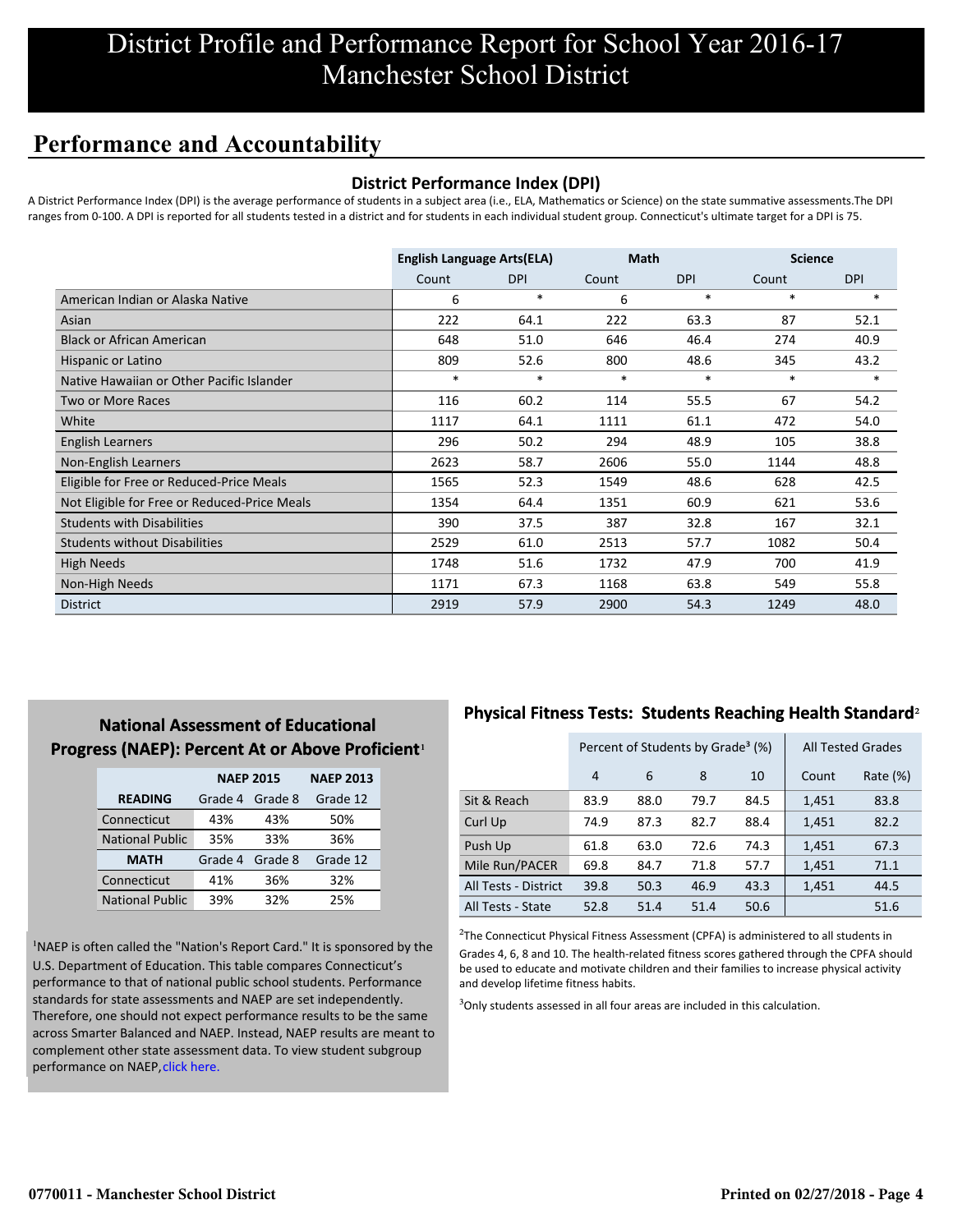#### **Cohort Graduation: Four-Year**<sup>1</sup>

|                                          | 2015-16                                  |      |  |  |
|------------------------------------------|------------------------------------------|------|--|--|
|                                          | Cohort Count <sup>2</sup><br>Rate $(\%)$ |      |  |  |
| <b>Black or African American</b>         | 85                                       | 75.3 |  |  |
| Hispanic or Latino                       | 121                                      | 82.6 |  |  |
| <b>English Learners</b>                  | 27                                       | 70.4 |  |  |
| Eligible for Free or Reduced-Price Meals | 266                                      | 77.1 |  |  |
| <b>Students with Disabilities</b>        | 65                                       | 55.4 |  |  |
| <b>District</b>                          | 407                                      | 83.0 |  |  |
| State                                    |                                          | 87.4 |  |  |

<sup>1</sup>The four-year cohort graduation rate represents the percentage of first-time 9th graders who earn a standard high school

[diploma within four years.](http://www.sde.ct.gov/sde/cwp/view.asp?a=2758&q=334898)

 $2$ Cohort count includes all students in the cohort as of the end of the 2015-16 school year.

## **11th and 12th Graders Meeting Benchmark on at Least One College Readiness Exam**⁵

|                                             | Participation <sup>6</sup> |        | <b>Meeting Benchmark</b> |
|---------------------------------------------|----------------------------|--------|--------------------------|
|                                             | Rate $(\%)$                | Count  | Rate $(\%)$              |
| Female                                      | 97.1                       | 109    | 26.7                     |
| Male                                        | 92.2                       | 77     | 19.4                     |
| <b>Black or African American</b>            | 92.5                       | 16     | 9.2                      |
| Hispanic or Latino                          | 94.3                       | 20     | 10.4                     |
| White                                       | 95.6                       | 120    | 35.2                     |
| <b>English Learners</b>                     | 76.9                       | 0      | 0.0                      |
| Eligible for Free or<br>Reduced-Price Meals | 95.6                       | 42     | 11.4                     |
| <b>Students with Disabilities</b>           | 73.1                       | $\ast$ | $\ast$                   |
| <b>District</b>                             | 94.7                       | 186    | 23.1                     |
| State                                       | 96.1                       |        | 43.5                     |

 $3$ College readiness exams and benchmark scores are as follows:

- SAT® meets benchmark score on SAT, Revised SAT or Connecticut School Day SAT
- ACT® meets benchmark score on 3 of 4 exams (benchmark score varies by subject)
- AP® 3 or higher on any one  $AP^®$  exam
- IB® 4 or higher on any one IB® exam
- Smarter Balanced Level 3 or higher on both ELA and math

 $4$ Participation Rate equals the number of test-takers in 11th and 12th grade divided by the number of students enrolled in those grades, as a percent. Sources:

SAT® and AP® statistics derived from data provided by the College Board.

Copyright © 2017 The College Board. www.collegeboard.org

ACT® statistics derived from data provided by ACT, Inc.

Copyright © 2017 ACT, Inc. www.act.org

 IB® statistics derived from data provided by the International Baccalaureate Organization. Copyright © International Baccalaureate Organization 2017

### **College Entrance and Persistence**

|                                                    | Class of 2016<br>Class of 2015 |                          |
|----------------------------------------------------|--------------------------------|--------------------------|
|                                                    | Entrance <sup>7</sup>          | Persistence <sup>8</sup> |
|                                                    | Rate (%)                       | Rate $(\%)$              |
| Female                                             | 66.1                           | 84.2                     |
| Male                                               | 55.4                           | 78.4                     |
| <b>Black or African American</b>                   | 56.9                           | 74.0                     |
| Hispanic or Latino                                 | 45.6                           | 63.6                     |
| White                                              | 69.7                           | 88.2                     |
| English Learners                                   | 47.6                           | $\ast$                   |
| Eligible for Free or<br><b>Reduced-Price Meals</b> | 51.2                           | 72.9                     |
| <b>Students with Disabilities</b>                  | 26.1                           | 60.9                     |
| <b>District</b>                                    | 60.9                           | 81.9                     |
| State                                              | 72.0                           | 88.5                     |

⁵College entrance refers to the percent of high school graduates from the year who enrolled in college any time during the first year after high school.

⁶College persistence refers to the percent of students who enrolled in college the first year after high school and returned for a second year (Freshman to Sophomore persistence).

Source: National Student Clearinghouse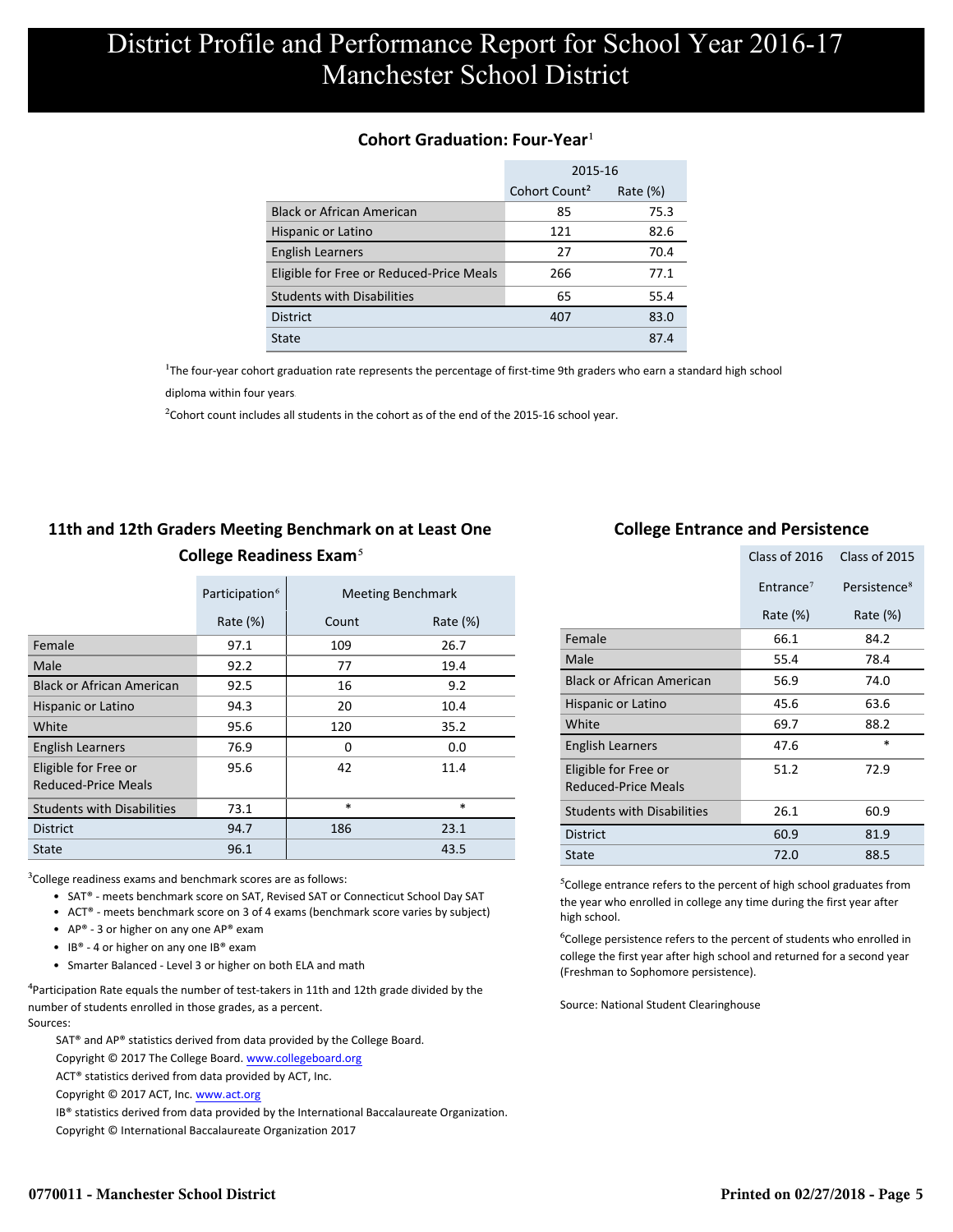# District Profile and Performance Report for School Year 2016-17 Manchester School District

#### **Next Generation Accountability Results**

Connecticut's Next Generation Accountability System is a broad set of 12 indicators that help tell the story of how well a district/school is preparing its students for success in college, careers, and life. It moves beyond test scores and graduation rates to provide a more holistic, multifactor perspective of district and school performance.

|                                                     | Indicator                  | Index/Rate    | <b>Target</b> | Points<br>Earned | <b>Max</b><br>Points | % Points<br>Earned | <b>State Average</b><br>Index/Rate |
|-----------------------------------------------------|----------------------------|---------------|---------------|------------------|----------------------|--------------------|------------------------------------|
| <b>ELA Performance Index</b>                        | <b>All Students</b>        | 57.9          | 75            | 38.6             | 50                   | 77.2               | 67.1                               |
|                                                     | <b>High Needs Students</b> | 51.6          | 75            | 34.4             | 50                   | 68.8               | 55.9                               |
| Math Performance Index                              | <b>All Students</b>        | 54.3          | 75            | 36.2             | 50                   | 72.4               | 62.2                               |
|                                                     | <b>High Needs Students</b> | 47.9          | 75            | 32.0             | 50                   | 63.9               | 50.5                               |
| Science Performance                                 | <b>All Students</b>        | 48.0          | 75            | 32.0             | 50                   | 64.0               | 55.3                               |
|                                                     | <b>High Needs Students</b> | 41.9          | 75            | 27.9             | 50                   | 55.8               | 45.2                               |
|                                                     | <b>All Students</b>        | 45.6%         | 100%          | 45.6             | 100                  | 45.6               | 55.4%                              |
| <b>ELA Academic Growth</b>                          | <b>High Needs Students</b> | 43.0%         | 100%          | 43.0             | 100                  | 43.0               | 49.8%                              |
| Math Academic Growth                                | <b>All Students</b>        | 52.0%         | 100%          | 52.0             | 100                  | 52.0               | 61.7%                              |
|                                                     | <b>High Needs Students</b> | 49.9%         | 100%          | 49.9             | 100                  | 49.9               | 53.7%                              |
| <b>Chronic Absenteeism</b>                          | <b>All Students</b>        | 16.9%         | $<=5%$        | 26.2             | 50                   | 52.4               | 9.9%                               |
|                                                     | <b>High Needs Students</b> | 21.8%         | $<=5%$        | 16.4             | 50                   | 32.8               | 15.8%                              |
|                                                     | % Taking Courses           | 90.3%         | 75%           | 50.0             | 50                   | 100.0              | 70.7%                              |
| <b>Preparation for CCR</b>                          | % Passing Exams            | 23.1%         | 75%           | 15.4             | 50                   | 30.8               | 43.5%                              |
| On-track to High School Graduation                  |                            | 78.8%         | 94%           | 41.9             | 50                   | 83.9               | 87.8%                              |
| 4-year Graduation All Students (2016 Cohort)        |                            | 83.0%         | 94%           | 88.3             | 100                  | 88.3               | 87.4%                              |
| 6-year Graduation - High Needs Students (2014       |                            | 80.7%         | 94%           | 85.8             | 100                  | 85.8               | 82.0%                              |
| Postsecondary Entrance (Class of 2016)              |                            | 60.9%         | 75%           | 81.2             | 100                  | 81.2               | 72.0%                              |
| Physical Fitness (estimated part rate) and (fitness |                            | 78.7%   44.5% | 75%           | 14.8             | 50                   | 29.7               | 92.0%   51.6%                      |
| <b>Arts Access</b>                                  |                            | 44.1%         | 60%           | 36.7             | 50                   | 73.4               | 50.5%                              |
| <b>Accountability Index</b>                         |                            |               |               | 848.4            | 1350                 | 62.8               |                                    |

| Gap Indicators                | Non-High Needs Rate <sup>1</sup> | High Needs Rate | Size of Gap | State Gap Mean +1 Stdev <sup>2</sup> Is Gap an Outlier? <sup>2</sup> |   |
|-------------------------------|----------------------------------|-----------------|-------------|----------------------------------------------------------------------|---|
| Achievement Gap Size Outlier? |                                  |                 |             |                                                                      | N |
| ELA Performance Index Gap     | 67.3                             | 51.6            | 15.7        | 16.7                                                                 |   |
| Math Performance Index Gap    | 63.8                             | 47.9            | 15.9        | 18.7                                                                 |   |
| Science Performance Index Gap | 55.8                             | 41.9            | 13.9        | 16.6                                                                 |   |
| <b>Graduation Rate Gap</b>    | 94.0%                            | 80.7%           | 13.3%       | 12.0%                                                                |   |

<sup>1</sup>If the Non-High Needs Rate exceeds the ultimate target (75 for Performance Index and 94% for graduation rate), the ultimate target is used for gap calculations.

 $2$ If the size of the gap exceeds the state mean gap plus one standard deviation, the gap is an outlier.

| Subject/Subgroup |                            | Participation Rate $(\%)^3$ |                                   |  |
|------------------|----------------------------|-----------------------------|-----------------------------------|--|
| <b>ELA</b>       | <b>All Students</b>        | 97.0                        | <sup>3</sup> Minimum              |  |
|                  | <b>High Needs Students</b> | 96.4                        | participation<br>standard is 95%. |  |
| Math             | <b>All Students</b>        | 96.3                        |                                   |  |
|                  | <b>High Needs Students</b> | 95.5                        |                                   |  |
| Science          | <b>All Students</b>        | 96.6                        |                                   |  |
|                  | <b>High Needs Students</b> | 95.3                        |                                   |  |

#### **Connecticut's State Identified Measurable Goal for Children with Disabilities (SIMR)**

Increase the reading performance of all 3rd grade students with disabilities statewide, as measured by Connecticut's English Language Arts (ELA) Performance Index.

Grade 3 ELA Performance Index for Students with Disabilities:

**District: 41.4 State: 50.2**

#### **Supporting Resources**

 [Two-page FAQ](http://edsight.ct.gov/relatedreports/nextgenFAQ_revisedJan2018.pdf) 

 [Detailed Presentation](http://edsight.ct.gov/relatedreports/next_generation_accountability_system_march_2016.pdf) 

 [Using Accountability Results to Guide Improvement: comprehensive documentation and supports](http://edsight.ct.gov/relatedreports/Using_Accountability_Results_to_Guide_Improvement.pdf)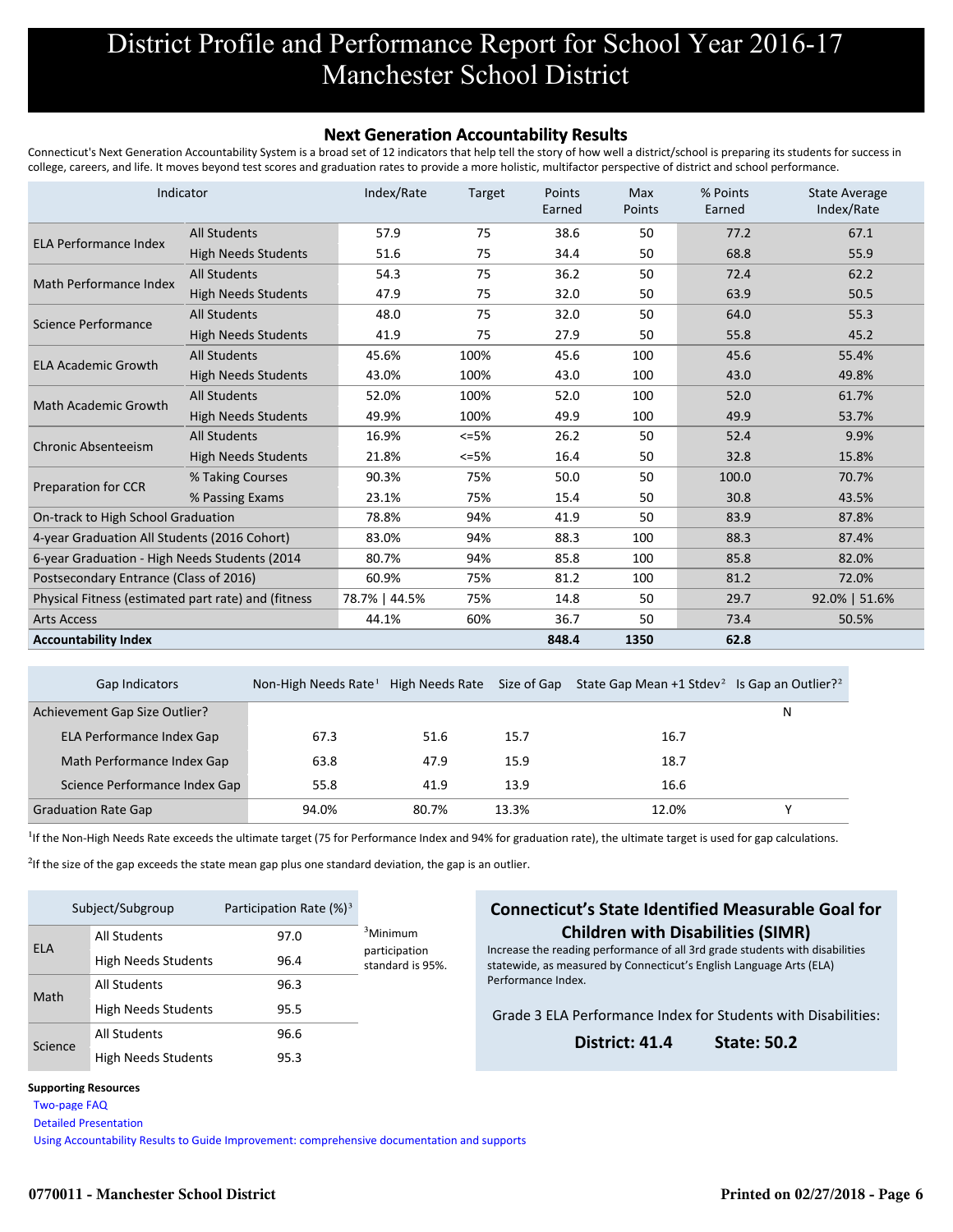# **Narratives**

## **School District Improvement Plans and Parental Outreach Activities**

The work to improve student performance in a consistent and systematic fashion continued during 2016-17. The District Improvement Plan (DIP), created and monitored by our District Improvement Team (DIT) continues to drive this work in the areas of systems, talent, academics, and culture and climate. During 2016-17, the DIT continued to meet monthly and by the end of the year had narrowed the key strategies and revised fidelity indicators and indicators of adult progress for each of the strategies.

In academics, the district continues its focus on delivering rigorous, engaging instruction with fidelity through the workshop model K-8. We are also committed to enhancing opportunities for personalized learning for all students PreK-12. Teams of teachers, with the support of instructional coaches and administrators, meet regularly to discuss research-based instructional strategies to strengthen instruction PreK-12. This work includes intentional efforts to strengthen programming for students with disabilities.

.In the area of culture and climate, the district is focused on actively engaging families as partners in their children's education. Family Resource Center Coordinators lead our work to connect with parents and families. They provide opportunities and skill development for students and families, support the development of trust between and collaboration among all stakeholders, and seek to capitalize on the strengths and assets of families and community members to support school success. Professional learning around strengthening connections with families was provided for all staff. Parent leadership training was also provided for parents and families through the Parents Seeking Educational Excellence and PEP programs. School Governance Councils (SGC) are in place in some schools and Family Advisory Groups were developed in our other schools. Multiple Literacy and Numeracy events, as well as, Academic Parent conferences were integrated at the elementary level to support parents as partners in strengthening students skills in reading and math. A Kindergarten home visit program was successfully piloted and is scheduled to be expanded to all elementary schools.

The district is also focused on implementing a comprehensive social-emotional learning curriculum in grades K-5. The curriculum is in place to build student skills in the areas of self-awareness, self-management, social awareness, and responsible decision making. We are also in the initial phases of implementing restorative practices in order to strengthen classroom and school communities, and respond to challenging behavior.

In the area of systems, the district continues to focus on the implementation of professional learning communities (PLCs) as well as targeting professional development opportunities and resources. The district has developed Professional Learning standards to guide the work of the PLCs.

.In the area of talent, leadership development opportunities continued to be provided for all building and central office administrators. This included the use of the Work Place Inventory (WPI), an innovative and flexible assessment based around sixteen key work-related personality traits, supported by individual and small group professional learning experiences for all administrators.

## **Efforts to Reduce Racial, Ethnic and Economic Isolation**

The District Improvement Team described above is representative of the diverse population of the Manchester Public Schools and includes representation from every school and grade level. Improvement within the system continues to require a targeted investment aligned to the district's most pressing needs. The district and each of its schools focus on the implementation of best practices to increase effectiveness and efficiency resulting in higher student success rates. These practices are outlined in the School Improvement Plans.

.The persistent achievement gap across the district indicates the need to expand both new and existing interventions to support struggling students and provide more rigorous standards for all students. We continue to focus on increasing collaboration between community agencies and schools to meet the social, emotional, and mental health needs of students and families.

A work group of 30 administrators attended 12 workshops on equity and culturally responsive leadership. These sessions were supported by external partners familiar with the Manchester's history and best practices in racial equity. This work will be expanded to the school level next year.

.In the area of recruitment we continued to strategically recruit candidates that are representative of the student demographic of Manchester Public Schools and have cultivated strong university partnerships for student teaching, internships, and research grants.

.In our English Learner (EL) programs we worked to strengthen the programming provided for our English learners and focused on meeting the needs of individual students through thoughtful and intentional planning of interventions. Collaborative efforts have been made between our Coordinator of English Learner Programs and our Equity Coordinator to provide professional development to all staff, which will result in creating culturally responsive classrooms and providing support for all students. Students from elementary schools and Bennet Academy continue to participate in Discovery Camp each year.

.The Manchester Board of Education remains committed to helping our district and community address racial, ethnic and economic isolation as evidenced by the district vision and Board priorities.